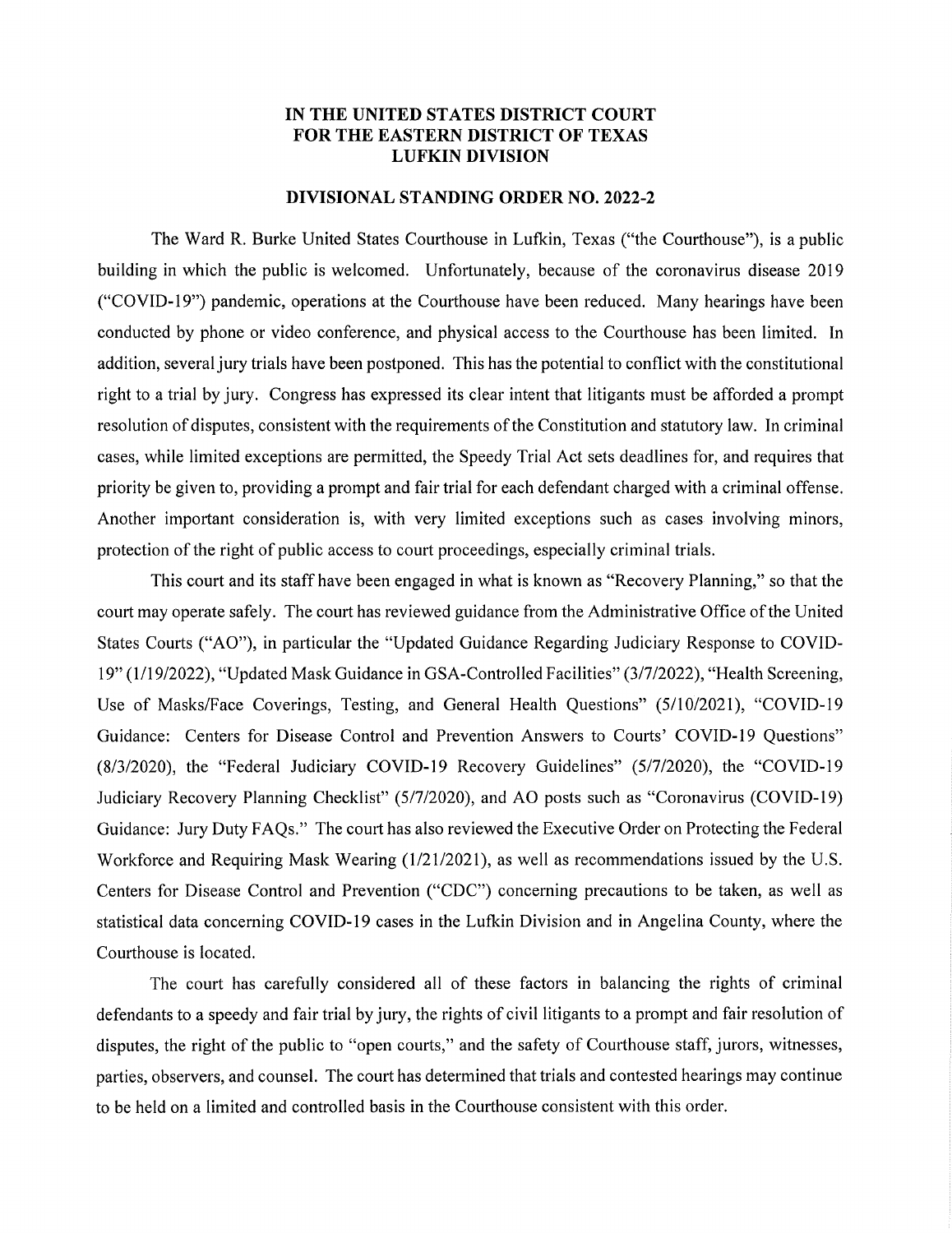It is therefore ORDERED, effective immediately, that absent a specific order from this court, for the protection of Courthouse staff, litigants, attorneys, and observers, that upon entry into the Courthouse, all persons must comply with the following requirements:

- a. Each person must maintain appropriate distancing from others in the Courthouse, to include sitting at the location assigned by a member of the court staff. Each person must follow the instructions of the court staff and court security officers ("CSOs") to aid in maintaining distance in the Courthouse;
- b. Each person must use the hand sanitizer furnished at the front door upon entering the Courthouse; and
- c. Any person who has tested positive for COVID-19 within the prior five (5) days is prohibited from entering the Courthouse during the CDC recommended quarantine and isolation period.

It is further **ORDERED** that, in addition to the foregoing requirements, the following specific requirements apply to spectators during a trial or hearing, and access is on a first-come, first-served basis:

- 1. Cases before United States District Judge Marcia A. Crone Limit of twelve (12) spectators, sitting six (6) feet apart. No persons under 18 years of age will be permitted in the courtroom; and
- 2. Cases before United States Magistrate Judge Christine L. Stetson All spectators who do not reside in the same household must sit six (6) feet apart, and all spectators must wear a face mask at all times.

It is further ORDERED that all CSOs, following substantive guidance provided by this order and administrative guidance from the United States Marshal for the Eastern District of Texas ("EDTX"), shall deny entry to anyone attempting to enter, or remain in, the Courthouse in violation of these protocols. In the event of any uncertainty as to whether a person should be denied entrance to the Courthouse, the CSOs shall immediately contact the U.S. Marshal for the EDTX or the designated Deputy Marshal for a determination, which shall control.

If you are scheduled or required to appear in the Courthouse before the district court or the magistrate judge during the period that this order is in effect and you are unable to gain entry because of the restrictions in this order, you should proceed as follows:

- a. If you are represented by an attorney, please contact your attorney;
- b. If you are an attorney scheduled to appear in court before a judge, please contact that judge's chambers directly by telephone, and if necessary, follow up by email;